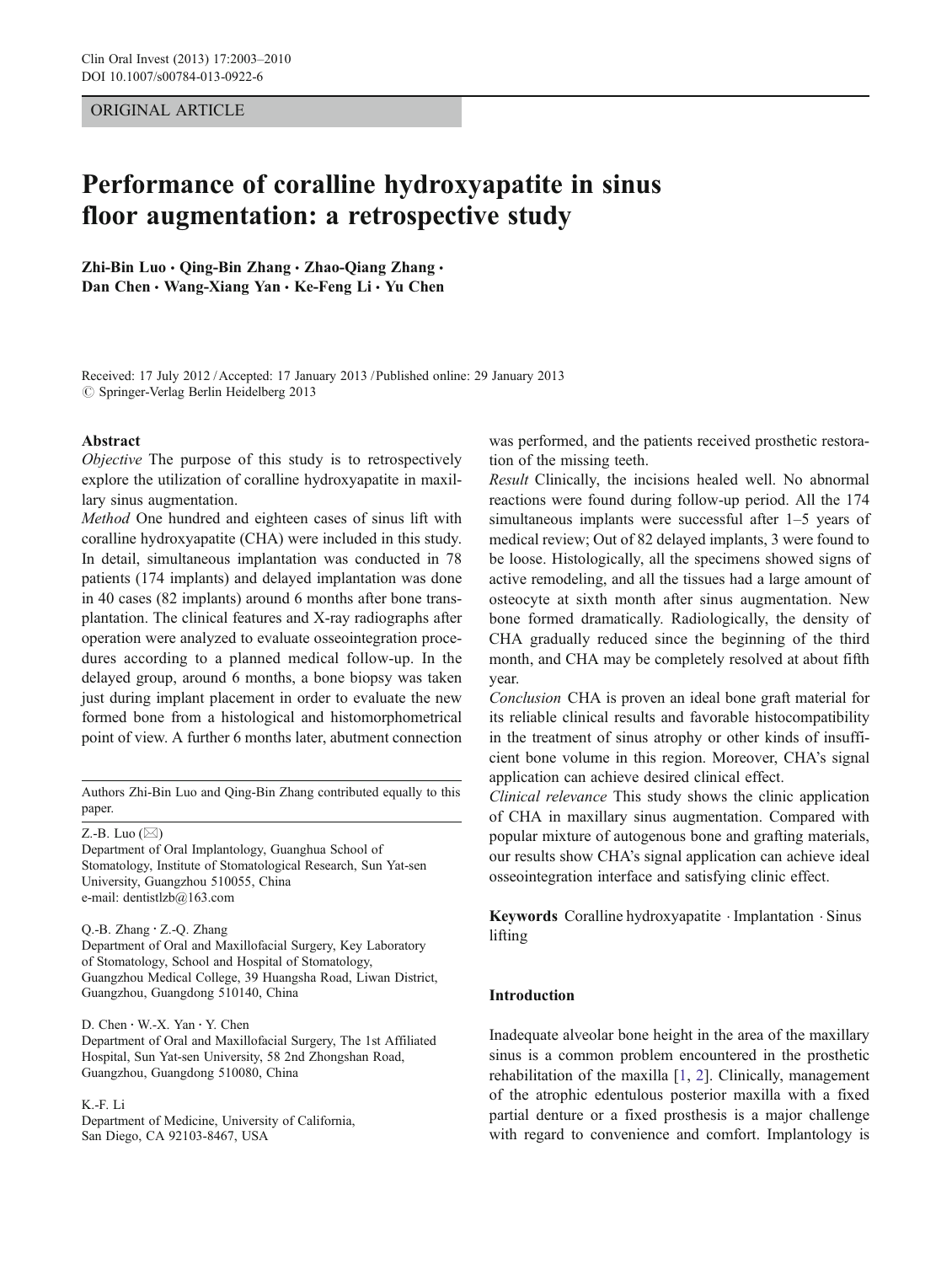absolutely practical in such situations. However, implant surgical procedures in this region are often relatively difficult due to the insufficient bone volume [\[3](#page-6-0)]. Dental implant insertion into this region should have been a better alternative if bone volume is sufficient and bone quality is good enough. However, bone height in this region is generally limited due to the loss of the maxillary teeth and progressive pneumatization of the basal sinus with formation of caudal recesses. The lack of cortical bone and the low density of cancellous bone correlate significantly reduced implant stability and increased failure rate. In addition, implants installation is made particularly difficult by the ventilation of the maxillary sinus (increasing with age) in this region.

To solve the drawbacks of traditional implantation, many different methods have been utilized to provide adequate bone stock for osseointegrated implants [\[4](#page-6-0)–[7\]](#page-6-0). Sinus floor elevation is probably the most widely accepted method to increase bone height by formation of new bone in the caudal section of the maxillary sinus to date. The analysis of the literature seems to demonstrate that maxillary sinus grafting is a reliable surgical technique which permits implants to be placed in the atrophic posterior maxilla with an excellent long-term prognosis. The innumerable grafting materials have been proposed and utilized for the augmentation procedure, including allografts, xenografts, alloplastic materials as well as composite grafts composed of different types of transplants and even tissueengineered bone [\[8](#page-6-0)–[11\]](#page-6-0). Although autogenous bone has been considered to be the gold standard for sinus augmentation procedures since the beginning, it also has some disadvantages: limited amount of bone available and second operation associated with morbidity [[12\]](#page-6-0) (i.e., risk of neural disturbances in case of intraoral grafts due to possible lesions of the inferior alveolar never branches and gait disturbances in case of harvesting from the iliac crest). There is also a tendency for the bone to undergo partial resorption [[13](#page-6-0)]. The fast healing of an autograft provides a unique advantage when compared with other biomaterials even though there is a tendency for the bone to undergo partial resorption [\[13\]](#page-6-0). Similar results have been obtained with different grafting materials, sush as autogenous bone, allografts, xenografts, alloplastic materials, and mixtures of these materials. Bone substitutes mixed with autogenous bone were used in most clinical situation (Table [1\)](#page-2-0) [[13](#page-6-0)–[18\]](#page-6-0). However, there are few systematic studies related to single bone substitutes application for maxillary sinus augmentation. Additionally, there is a concern that some biomaterials might cause a foreign body reaction, and the current materials for sinus augmentation are still under debate to date.

Hydroxyapatite is a biocompatible alloplast and a proven alternative for augmentation of sinus, which has been used and studied for over two decades [[19\]](#page-7-0). Hydroxyapatite, a calcium phosphate compound [Ca10(PO4)6(OH)2], is the major mineral component of bone. Coralline hydroxyapatite (CHA) is a special type in the hydroxyapatite family. The porous, coral-derived type (Interpore 200 μm, Interpore Orthopaedics, Inc., Irvine, CA) is formed by a hydrothermal exchange reaction of marine coral through the conversion of calcium carbonate coral to hydroxyapatite, which maintains the natural porous superstructure [\[20](#page-7-0), [21\]](#page-7-0). Porous hydroxyapatite for augmentation is available in both granule and block form. The granular variant is associated with more predictable results and fewer complications [[22\]](#page-7-0). In addition, the granular form requires considerably less operative exposure and soft tissue dissection. Previous studies have shown that the porous type (200 nm diameter) enables fibrovascular and, in some procedures, bony in-growth [\[23\]](#page-7-0) Since the porous form of hydroxyapatite has been postulated to grow into bone in specific surgical procedures, although it is not osteoinductive [[24\]](#page-7-0), it resists infection by creating a vascularized framework through the granules.

However, CHA is not used as widely as would be expected for augmentation of sinus given its proven qualities of safety, versatility, and long-term use. A possible reason for this lack of popularity may be the absence of conclusive data regarding the long-term maintenance of the augmented volume. To evaluate the long-term fate of coral hydroxyapatite used in augmentation of sinus, this retrospective clinical study was conducted aiming to verify the function and long-term efficacy of using CHA alone in sinus lifting.

## Materials and methods

From January 2005 to January 2011, 118 patients who received sinus augmentation with complete record in our department were included in this retrospective study. The patients consisted of 33 females and 85males (average age 39.6 years, ranging from 23 to 72 years). All patients were fully informed of any risks possibly occurring, including the minimal possibility of human immunodeficiency virus, hepatitis C virus, and hepatitis B virus transmission. The protocol was approved by the Ethics Committee of Guanghua School of Stomatology, Institute of Stomatological Research, Sun Yat-sen University, and all patients signed a written informed consent form.

#### Inclusion criteria

Inclusion criteria include maxillary partial (unilateral or bilateral) edentulism involving the premolar/molar areas and the presence of less than 5 mm of crestal bone between the sinus floor and the alveolar ridge.

## General exclusion criteria

General exclusion criteria include acute myocardial infarction within the past 6 months, uncontrolled coagulation disorders,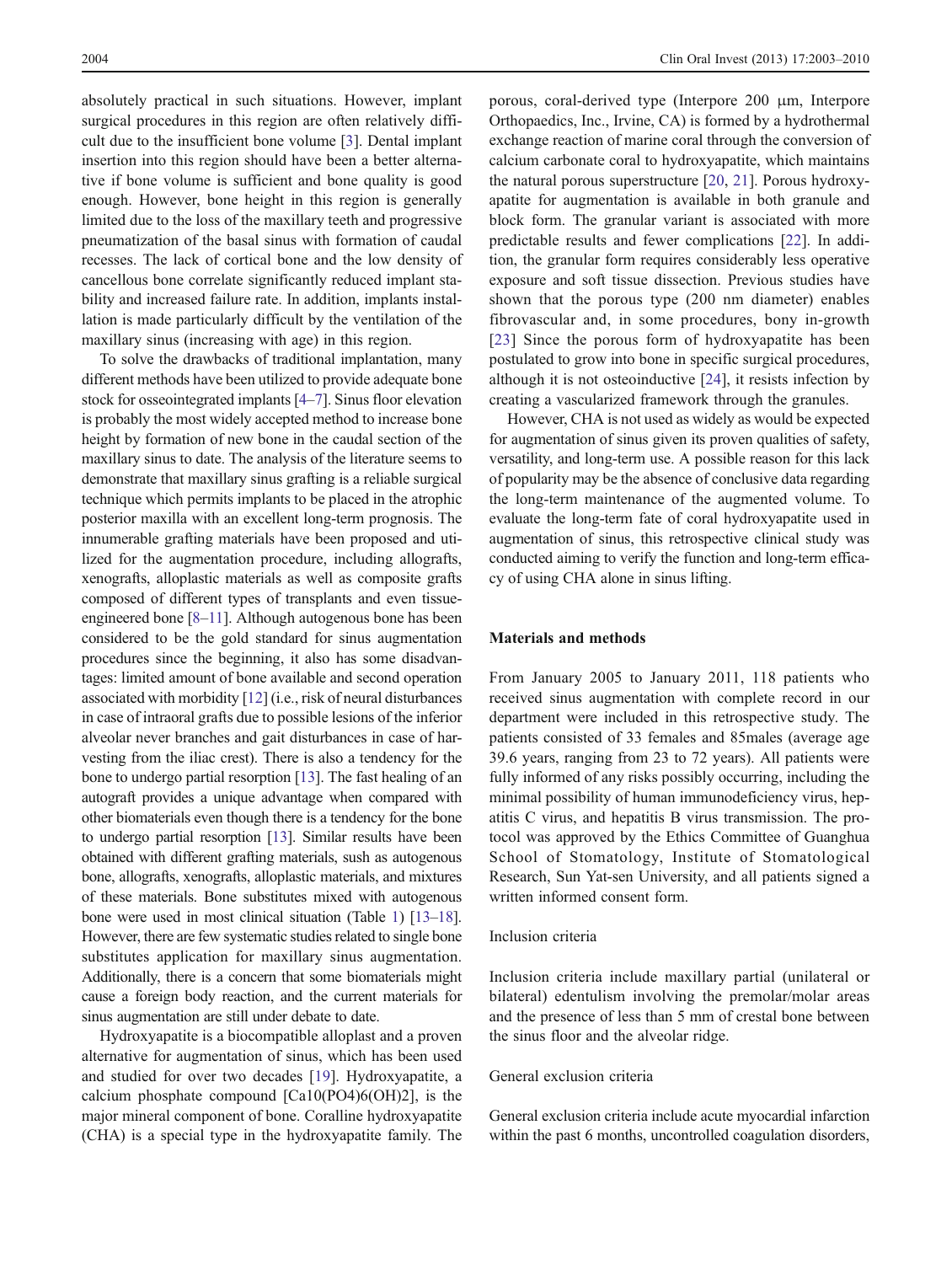<span id="page-2-0"></span>

|  | <b>Table 1</b> Sinus augmentation using grafting materials by lateral window technique |  |  |  |
|--|----------------------------------------------------------------------------------------|--|--|--|
|  |                                                                                        |  |  |  |

| Authors                               | No. of<br>patients | No. of<br>sinus | No. of<br>implants | Grafting material        | Healing $aug(ms)$ | Healing impl<br>(ms) | Follow-up<br>(ms) | Implant<br>survival $(\% )$ |
|---------------------------------------|--------------------|-----------------|--------------------|--------------------------|-------------------|----------------------|-------------------|-----------------------------|
| Van den Bergh<br>et al. $(1998)$ [13] | 42                 | 62              | 161                | AB                       | 4                 | 4                    | 34                | 100                         |
| Hallman et al.<br>$(2005)$ [14]       | 20                 | 30              | 79                 | $AB + DBBM$              | 6                 | 6.7                  | 36                | 89                          |
| Marchetti et al.<br>$(2007)$ [15]     | 30                 | 48              | 140                | $AB + DBBM$              | 5                 | 5                    | 12.0              | 94.9                        |
| Bornstein et al.<br>$(2008)$ [16]     | 56                 | 59              | 111                | $AB + DBBM/AB$<br>$+TCP$ | 7.75              | $\overline{2}$       | 60                | 98                          |
| Chiapasco et al.<br>$(2008)$ [17]     | 692                | 952             | 2,037              | AB                       | $4 - 6$           | 6                    | 59                | 95.8                        |

AB autogenous bone, DBBM deproteined bovine bone mineral, TCP tricalcium phosphate

uncontrolled metabolic diseases (diabetes mellitus, bone pathologies), psychological or psychiatric problems, heavy smokers (>10 cigarettes/day), patients treated with radiotherapy to the head/neck district within the past 24 months, and patients treated with intravenous bisphosphonates.

## Local exclusion criteria

Local exclusion criteria include maxillary sinus pathologies, oral infections, and uncontrolled periodontal disease.

All patients underwent a clinical examination. Panoramic radiographs and study models were conducted and obtained (Fig. 1). Following this, CBCT examination was performed to study the proposed implant sites as well as to evaluate the morphology of the bony walls and possible sinus pathology when necessary.

#### Surgical procedures

The surgical procedures were conducted under local anesthesia by the same surgeons. A remote buccal incision was carried out. Two vertical releasing incisions were made anteriorly and posteriorly, respectively. Next, a mucoperiosteal flap was cut and elevated, allowing good access to the lateral



Fig. 1 The teeth located in 15,14, and 26 had been extracted for 4 months because of accidental traffic trauma. The panoramic X-ray showed the residual crest height was 2–5 mm

sinus wall. Using a Lindemann bur, a sinus window was outlined, and the osteotomy was finished with a diamond round bur under continuous cooling using sterile saline solution. As the Schneiderian membrane was detached, the infractured lateral sinus wall was rotated medially. This technique was used to lift the sinus mucosa in a cranial direction. CHA material was then transferred to fill the cavity (Fig. [2\)](#page-3-0). The defect of the lateral sinus wall was covered using resorbable, collagenous membrane (China). The mucoperiosteal flap was repositioned and sutured using resorbable suture materials.

Provided there were no known allergies and no general contraindications, clindamycin at a dosage of 600 mg three times per day for 1 week and 180 mg gentamicin once daily for 3 days were given intravenously as antibiotic prophylaxis. All sutures were removed on the tenth postoperative day. Patients were not allowed to blow their nose and advised to administer decongesting nose drops (xylometazoline 0.1 %) five to six times per day in both nasal cavities over a period of 1–2 weeks. They were also instructed not to wear their maxillary prosthesis for at least 14 days.

When the crestal bone between the sinus floor and the alveolar ridge was more than 3 mm, we conducted 78 simultaneous implantation of the system of Ankylos implants (Germany); when it was less than 3 mm, we performed 40 delayed implantation after a mean healing time of 6 months (range, 4–8 months). Forty cylindrical bone biopsies from the augmented posterior maxilla had previously been taken using a trephine bur with an inner diameter of 2 mm and outer diameter 3 mm. Implants were placed in the osteotomy sites obtained from biopsy sampling. After fixation in a 3.5 % formaldehyde solution, the bone samples were forwarded to the Institute of Pathology of Sun Yat-sen University for histological and histomorphometrical examination.

#### Histology and histomorphometry

All specimens were immediately fixed in 3.5 % formaldehyde solution in 0.1 M phosphate buffer (pH 7.3) at 4 °C for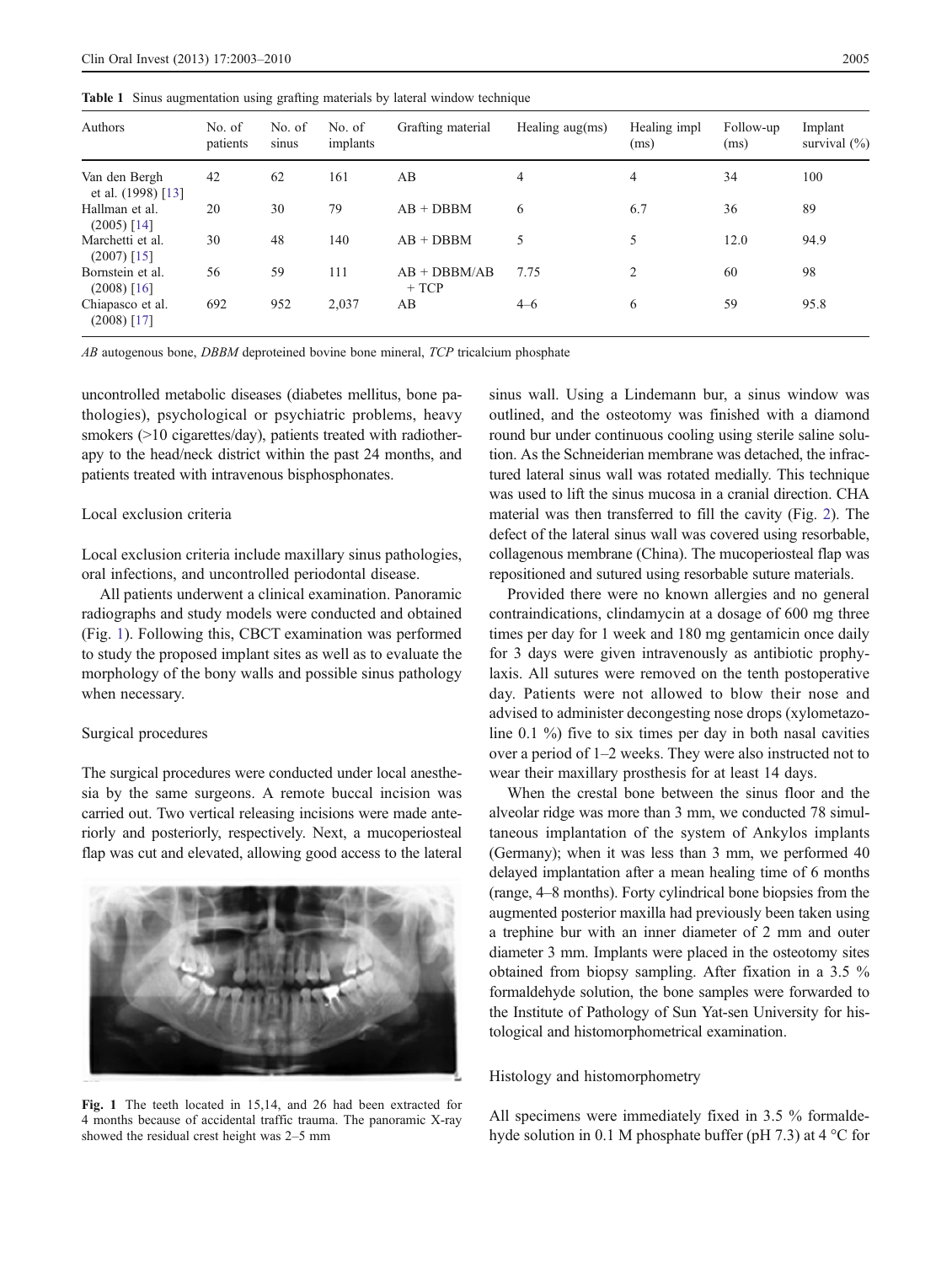<span id="page-3-0"></span>Fig. 2 The lateral window approach of right sinus was made by piezosurgery technique under local anesthetics. The sinus membrane was intact (a). The sinus septum was high. The sinus membrane was elevated carefully from sinus floor (b). Commercial biomaterial of coralline hydroxyapatite was packed into the cavity. Two implants of Ankylos system were inserted simultaneously (c). The same procedure was made on left side. The postoperative panoramic radiography showed the implant and filling material (d)



24 h. They were then rinsed three times with a 0.1 M phosphate buffer and, finally, stored in 70 % ethanol at 4 ° C until ready to be embedded. All the biopsies were cold embedded in methylmethacrylate with 20 % plastoid. Undecalcified 5-mm-thick sections were made along the axis of the biopsy using a Jung K microtome. All specimens were stained with hematoxylin and eosin. The measurements were performed with decalcified specimens using a personal computer-based image analysis system (Image-Pro Plus, Media Cybernetics, Silver Springs, MD, USA). Four randomly selected sections from the serial sections collected from each sample were analyzed manually. The newly formed bone (NFB, woven type) trabecula and coralline hydroxyapatite (CHA)particles (i.e., the percentage of newly formed bone area in the elevated area observed) were recorded.

### Results

#### Clinical findings

None of the 118 patients had complications. A total of 253 implants were stable, and x-ray examination showed dense bone around the implants (Fig. 3). All 174 simultaneous implants were found successful in the following-up period (1 to 5 years). For the 82 delayed implants, 3 implants failed before preparation of the definitive prosthetics and occlusal loading. The other 79 implants performed functional loading well during the follow-up period (1 to 5 years). The implants' survival rates were listed by using Kaplan–Meier curves in Fig. [4](#page-4-0).



Fig. 3 The prosthetic procedure began 6 months after operation. Permanent restorations of 15, 14 on right side were installed (a). Permanent restorations of 26 on left side were installed (b). The panoramic radiography after prosthetics (f). Permanent restorations after 3 years on right side (c). Permanent restorations after 3 years on

left side (d). Panoramic radiography after 3 years of observation term showed stable bone level of implant neck, even in narrow gap between two implants of 14 and 15 (g). Restorations supported by Ankylos implant had undertaken functional loading for 3 years. The soft tissue of peri-implant surrounding was healthy (e)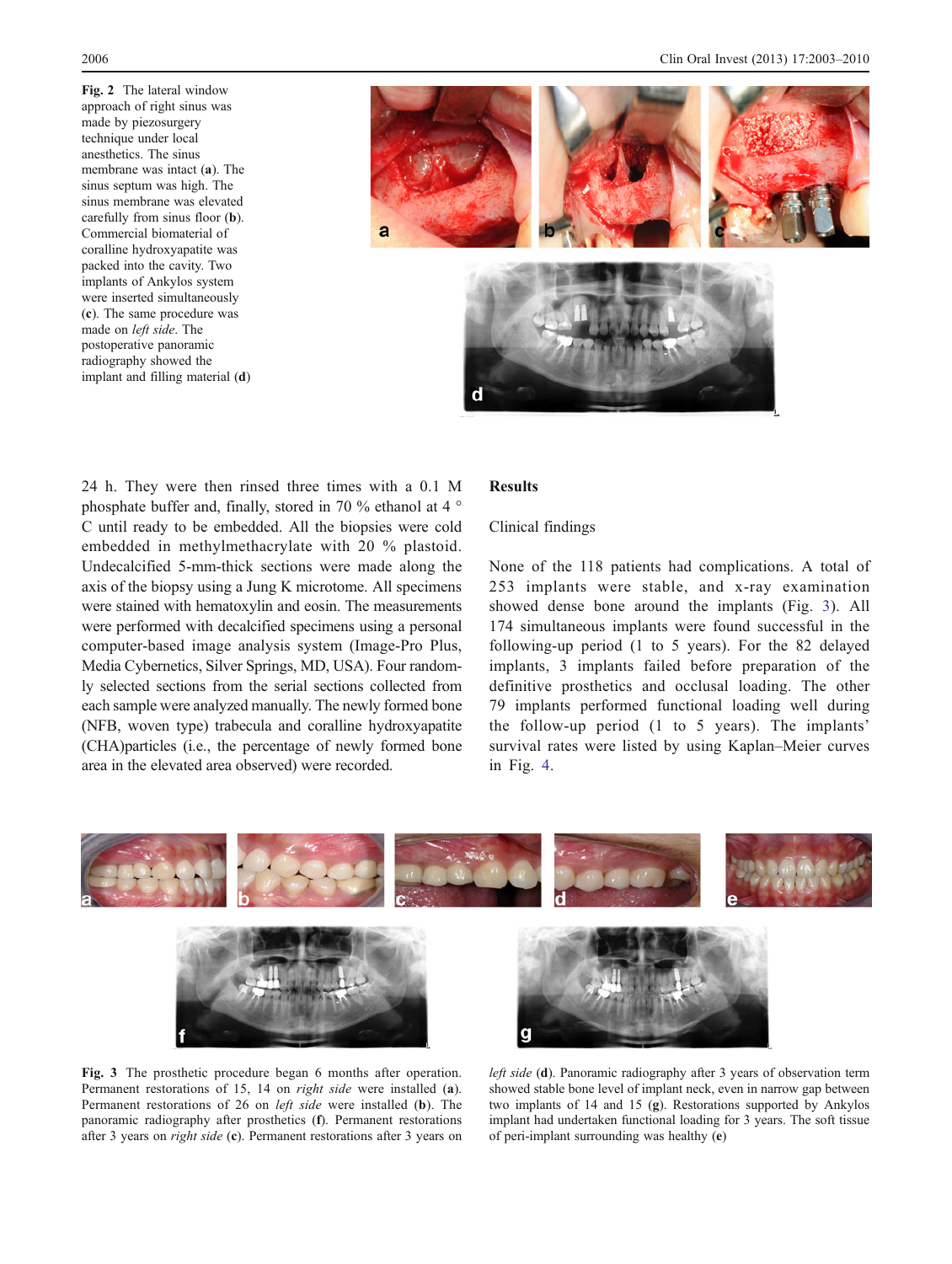<span id="page-4-0"></span>Fig. 4 Kaplan–Meier curves for simultaneous/delayed implants survival

#### **Survival Functions** 1.01 1.00  $.99$ .98 **GROUP** delayed implants ь  $2.00$ simultaneous implants Cum Survival  $\overline{\phantom{a}}$  $.97$ 2.00-censored o 1.00 .96 1.00-censored  $10$  $\overline{20}$  $\overline{30}$ ر.<br>40  $50$  $70$ ۶ò

Months Following Implants Placement

Histological and histomorphometrical findings

Histological view of maxillary sinus site grafted with CHA after a healing period of 6 months: (1) All the specimens exhibited a large amount of NFB (woven type, immature bone), while CHA particles had been almost completely resorbed (Fig. [5a](#page-5-0)). NFB presented features of numerous small osteocytic lacunae and had abundant medullary space filled with loose connective tissue and abundant small newly formed vessels (NFV), indicating intense angiogenesis, sign of rapid revascularization of the recipient site (Fig. [5b](#page-5-0)). (2) Many osteocytes (Oc) trapped in osteocytic lacunae and osteoblasts (Ob) were in an active status located on NFB surfaces (Fig. [5b](#page-5-0)). (3) Fiber tissue was poorly represented. (4) All the specimens showed signs of active remodeling, and many osteoclasts (Ocl) can be observed indicating active bone remodeling (Fig. [5c](#page-5-0)). (5) A marked inflammatory reaction to the CHA, and this inflammatory reaction comprised some histologic markers of inflammation (mainly lymphocytes, In). Obviously, well-formed granulomas and acute inflammation response were absent. Moreover, hematid (He) was also mixed into specimens in the process of drawing materials (Fig. [5d\)](#page-5-0). In some areas, small capillaries were observed in the marrow spaces located between the CHA particles. In addition, the data of the histomorphometric study are shown in Table [2](#page-5-0).

## Discussion

Rehabilitation of the edentulous posterior maxilla with dental implants may be hindered because of the insufficient bone volume produced by bucco-lingual and/or apicoocclusal atrophy of the edentulous alveolar crestal bone and pneumatization of the maxillary sinus [[25\]](#page-7-0). Under this anatomical situation, it could be very difficult to obtain primary implant stability because of the absence of an optimistic quantity of cortical bone and for the loose structure of type IV spongious bone. Several methods have been tried to restore the bone height, width, and thickness in 3-D space. The maxillary sinus augmentation was proved to be an effective treatment option [\[26](#page-7-0)]. Clinically sinus floor elevation was an established method of harvesting sufficient vertical bone from the posterior region of the maxilla to achieve good primary stability ahead of implant insertion [\[27](#page-7-0)]. Even though this method has become routine with patients having too small a bone supply, the question as to which augmentation material is optimum has not been finally resolved [[28](#page-7-0)]. Clinically and histologically, the use of autogenous iliac crest bone provides the best results, but the side effects and complications involved in surgery to the iliac crest cannot be ignored [\[29\]](#page-7-0). An ideal bone substitute material should incorporate into the host bone as well as autogenous bone [[30](#page-7-0)], but, unlike autogenous bone, be available in unlimited quantities, either because synthetically manufactured or produced naturally. In recent years, bone substitute materials as an alternative to autogenous bone grafting have been enjoying growing popularity in connection with sinus floor elevation surgery [[31,](#page-7-0) [32\]](#page-7-0). Several studies have been performed to compare these substitute materials with autogenous bone with regard to different aspects [[33\]](#page-7-0). Sinus floor elevation using mixture of xenograft and autogeneous bone has been successful in animal-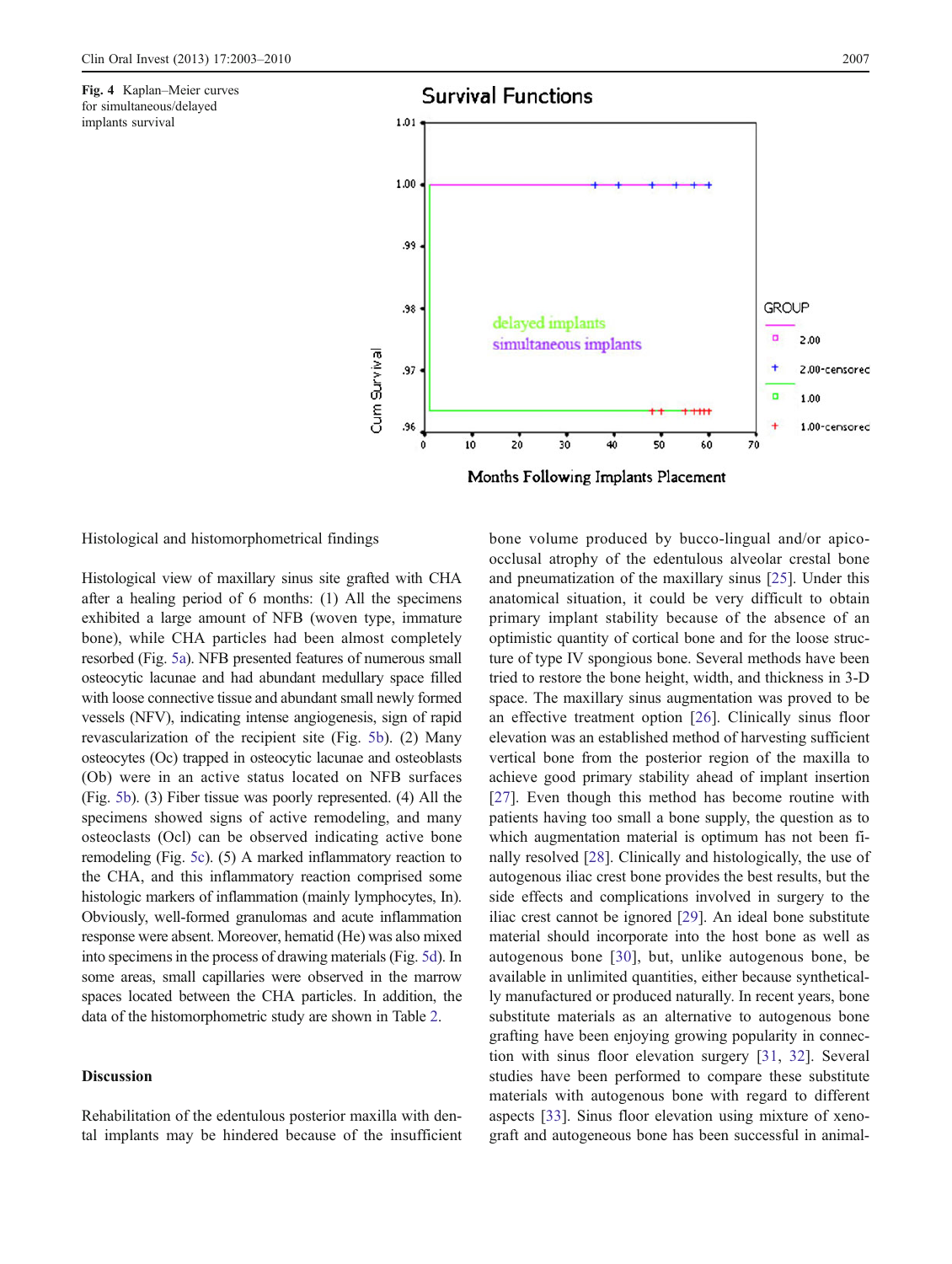<span id="page-5-0"></span>

Fig. 5 Histological view of maxillary sinus site grafted with CHA after a healing period of 6 months. At low magnification, a showing a large amount of newly formed bone (NFB, woven type) trabecula and coralline hydroxyapatite (CHA)particles which are almost completely resorbed (hematoxylin and eosin, original magnification, ×50). At high magnification, b showing the presence of NFB with full osteocyte lacunae (Oc), small NFV, and Ob which are in an active status located

based research work and in therapeutic applications in humans [[34\]](#page-7-0). In recent years, we have observed an increase in the number of studies of tests relating to the use of hydroxylapatite, obtained synthetically or from basis materials such as coral, algae, and bovine bone [[35,](#page-7-0) [36\]](#page-7-0), especially the application for coral hydroxylapatite. However, in these studies, the vast majority of grafting material was used of mixture of autogenous bone and grafting materials compared with very few single grafting materials application of sinus floor elevation, also lack of large-scale samples and a long-term clinical tracking reports [[37,](#page-7-0) [38](#page-7-0)].

In our department, coral hydroexyapatite (CHA) was widely applied in patients in the past 7 years. CHA kept the coral nature and characteristics with physical structure and inorganic compositions similar to human bone. The characteristics are as follows: (1) CHA was made from Goniopora of South Pacific Ocean without any kind of contaminations. Its porosity reached 70 % and consists of macropore ( average pore size, 500 μl) and micropore (

on NFB surfaces, c showing the presence of Ocl indicating the progress of bone remodeling (hematoxylin and eosin, original magnification,  $\times$ 200). At a higher magnification, **d** showing inflammatory cell (mainly lymphocytes, In) and He which mixed into specimens in the process of drawing materials (hematoxylin and eosin, original magnification,  $\times$ 400)

average pore size, 100–120 μl). (2) Mineral compositions were similar to human bone. Coral crystal size and arrangement were similar to those of human bone. (3) Excellent bone biological activity was verified in animal research. (4) Controlled absorption time, thickness of hydroxyapatite could be controlled to adjust the absorption time. (5) Excellent hydrophilcity was tested in basic research. In our department, 118 patients have been treated with CHA alone. Seventy-eight patients received simultaneous implantation, and 40 cases delayed implantation. All the simultaneous implants were successful, while 3 implants failed in the 82 delayed implants. The reason behind the failure was that we made soft lining for his temporary denture to cushion the occlusion force; however, when he returned hometown, the soft lining droped, and when he went to a dental clinic, the dentist ignored this point and directly made denture for him without any cushion lining. After 4 weeks of implants placement, the implants loosened.

| <b>Table 2</b> Data of the histomor-<br>phometric study | NFB $(%)$<br>Time |                   | Residual CHA particles $(\% )$ | NFB/residual CHA particles |  |
|---------------------------------------------------------|-------------------|-------------------|--------------------------------|----------------------------|--|
|                                                         | 6 months          | $49.2 \pm 12.2$ % | $24.4 \pm 4.8$ %               | $2.02 \pm 2.5$ %           |  |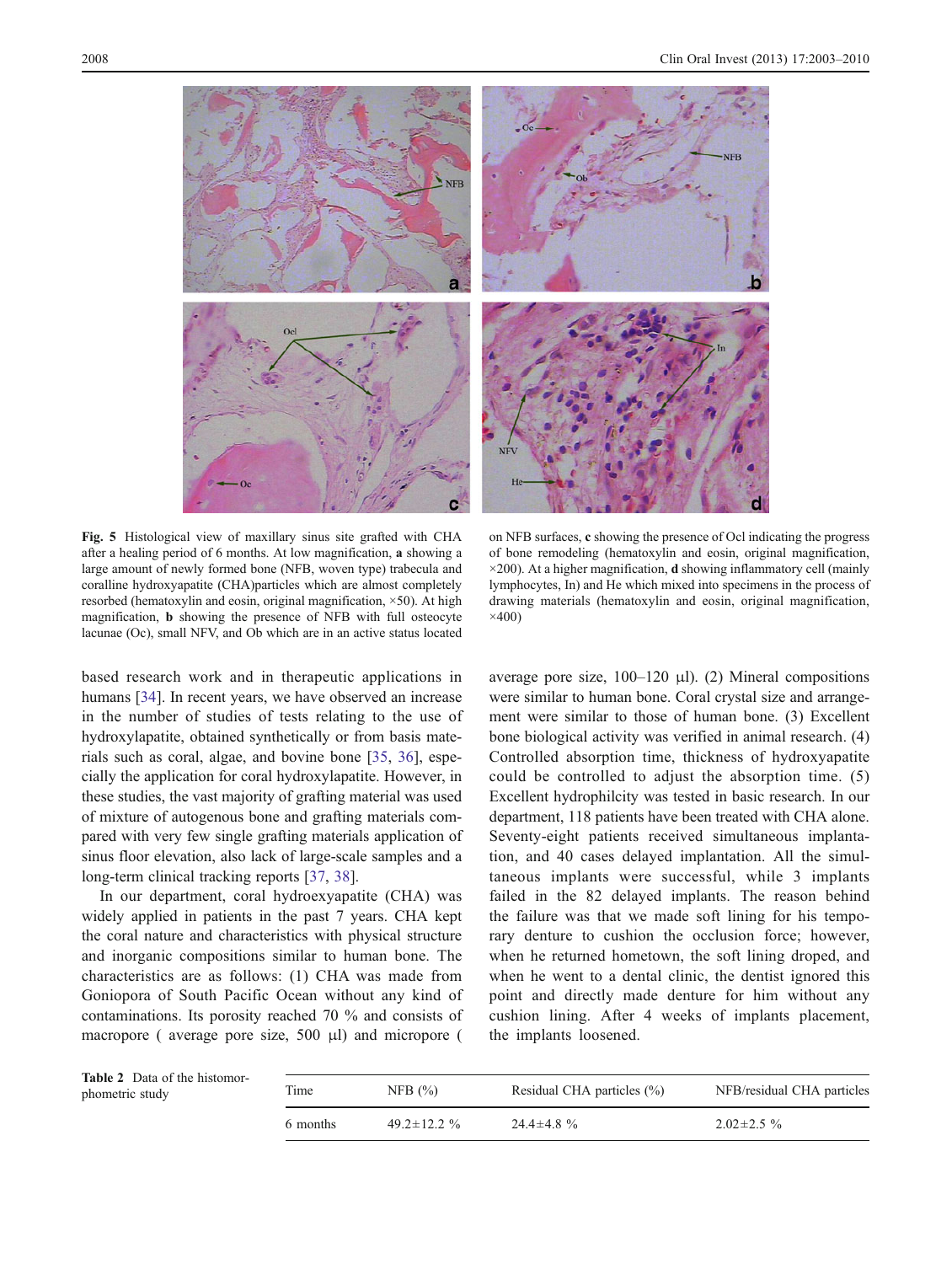<span id="page-6-0"></span>The degree of osseous integration is determined by the biological processes at the surface of the implant. Therefore, the success of a maxillary sinus augmentation can be assessed by examining the histological status of the bone at sinus cavity. The extent of osseous penetration of CHA depends on its properties of osteoconduction, i.e., the ability to act as a spacer and conducting structure for newly forming bone. This arises from an interconnecting pore system and physical and chemical properties similar to those of human cancellous bone. The porosity of the material provides an excellent basis for vascularization and penetration of associated cells which integration of the substitute material requires, sufficient vascularization being an absolute precondition to the osteogenetic process. The pore system of CHA is architecturally structured to allow vascularization of new bone. High stability in the augmented region is achieved through the integration of CHA granulate into the new bone formations. The healing response of individual patients appeared to have a much greater effect on new bone formation than the resting time of the CHA. Resorption is a further factor affecting the successful osseous penetration of the bone substitute material. This so-called biodegradation should take place at a time appropriate to activation of new bone formation, so that the integrity of the conducting structure is not put at risk. Radiographic examination has been able to identify the presence of CHA granulate even after a resting time of up to 5 years. However, a quantitative evaluation was not possible since the initial percentage occupation by substitute material after sinus elevation was not known. It should be remembered that because of the limited quality and quantity of bone in the maxilla, the implant success rate is considerably lower than for the mandible. In a long-term study of osseointegrated oral implants, it remains to be determined whether these results for sinus regions augmented using CHA alone can also be achieved long term after implants have been subjected to prosthetic loading. By our retrospective study, we can conclude that single application of CHA, as one type of bone filling substitute of maxillary sinus augmentation, implant can achieve ideal osseointegration interface and satisfying clinic effect with both simultaneous and delayed implantation.

Ethics The study was approved by the Ethics Committee of Guanghua School of Stomatology, Sun Yat-sen University.

Conflict of interest There is no conflict of interest. This paper was financially supported by grant A2008225 of the Medical Research Foundation Program of Guangdong Province and grant 2008B030301087 of Science and Technology Plan Program of Guangdong Province Department of Science and Technology.

#### References

- 2. Tatum OH Jr, Lebowitz MS, Tatum CA et al (1993) Sinus augmentation: rationale, development, long-term results. N Y State Dent J 59:43–48
- 3. Raghoebar GM et al (1997) Bone grafting of the floor of the maxillary sinus for placement of endosseous implants. J Oral Maxillofac Surg 35:119–125
- 4. Furst G, Gruber R, Tangl S et al (2003) Sinus grafting with autogenous plateletrich plasma and bovine hydroxyapatite. A histomorphometric study in minipigs. Clin Oral Implants Res 14:500–508
- 5. Block MS, Kent JN (1993) Maxillary sinus grafting for totally and partially edentulous patients. J Am Dent Assoc 124:139–143
- 6. Contar CM, Sarot JR, Bordini J Jr, Galvão GH, Nicolau GV, Machado MA (2009) Maxillary ridge augmentation with freshfrozen bone allografts. J Oral Maxillofac Surg 67:1280–1285
- 7. Cosci F, Luccioli M (2000) A new sinus lift technique in conjunction with placement of 256 implants: a 6-year retrospective study. Implant Dent 9:363–368
- 8. Tong DC, Rioux K, Drangsholt M et al (1998) A review of survival rates for implants placed in grafted maxillary sinuses using meta-analysis. Int J Oral Maxillofac Implants 12:175–182
- 9. Jensen OT, Greer R (1992) Immediate placement of osseointegrated implant into the maxillary sinus augmented with mineralized cancellous allograft and Gore-Tex. Second-stage surgical and histological findings. In: Laney WR, Tolman D (eds) Tissue integration in oral, orthopedic and maxillofacial reconstruction Quintessence, Chicago, pp 321–333
- 10. Boo JS, Yamada Y, Okazaki Y, Hibino Y, Okada K, Hata K-I, Yoshikawa T, Sugiura Y, Ueda M (2002) Tissue-engineered bone using mesenchymal stem cells and a biodegradable scaffold. J Craniofac Surg 13:231–239
- 11. Tawil G, Mawla M (2001) Sinus floor elevation using a bovine bone mineral (Bio-Oss) with or without the concomitant use of bilayered collagen barrier (Bio-Guide): a clinical report of immediate and delayed implant placement. Int J Oral Maxillofac Implants 16:713–721
- 12. Becker W, Becker BE, Polizzi G et al (1994) Autogenous bone grafting of bone defects adjacent to implants placed into immediate extraction sockets in patients: a prospective study. Int J Oral Maxillofac Implants 9:389–396
- 13. van den Bergh JP, ten Bruggenkate CM, Krekeler G, Tuinzing DB (1998) Sinus floor elevation and grafting with autogenous iliac crest bone. Clin Oral Implants Res 9:429–435
- 14. Hallman M, Sennerby L, Zetterqvist L, Lundgren S (2005) A 3 year prospective follow-up study of implant-supported fixed prostheses in patients subjected to maxillary sinus floor augmentation with an 80:20 mixture of deproteinized bovine bone and autogenous bone. Clinical, radiographic and resonance frequency analysis. Int J Oral Maxillofac Surg 34:273–280
- 15. Marchetti C, Pieri F, Trasarti S et al (2007) Impact of implants surface and grafting protocol on clinical outcomes of endosseous implants. Int J Oral Maxillofac Implants 22:399–407
- 16. Bornstein MM, Chappuis V, VonArx T et al (2008) Performance of dental implants after staged sinus floor elevation (SFE) procedures: 5 year results of a prospective study in partially edentulous patients. Clin Oral Implants Res 19:1034–1043
- 17. Chiapasco M, Zaniboni M, Rimondini L (2008) Dental implants placed in grafted maxillary sinuses: a retrospective analysis of clinical outcome according to the initial clinical situation and a proposal of defect classification. Clin Oral Implants Res 19:416–428
- 18. Mazor Z, Peleq M, Garq AK et al (2007) The use of hydroxyapatite bone cement for sinus floor augmentation with simultaneous